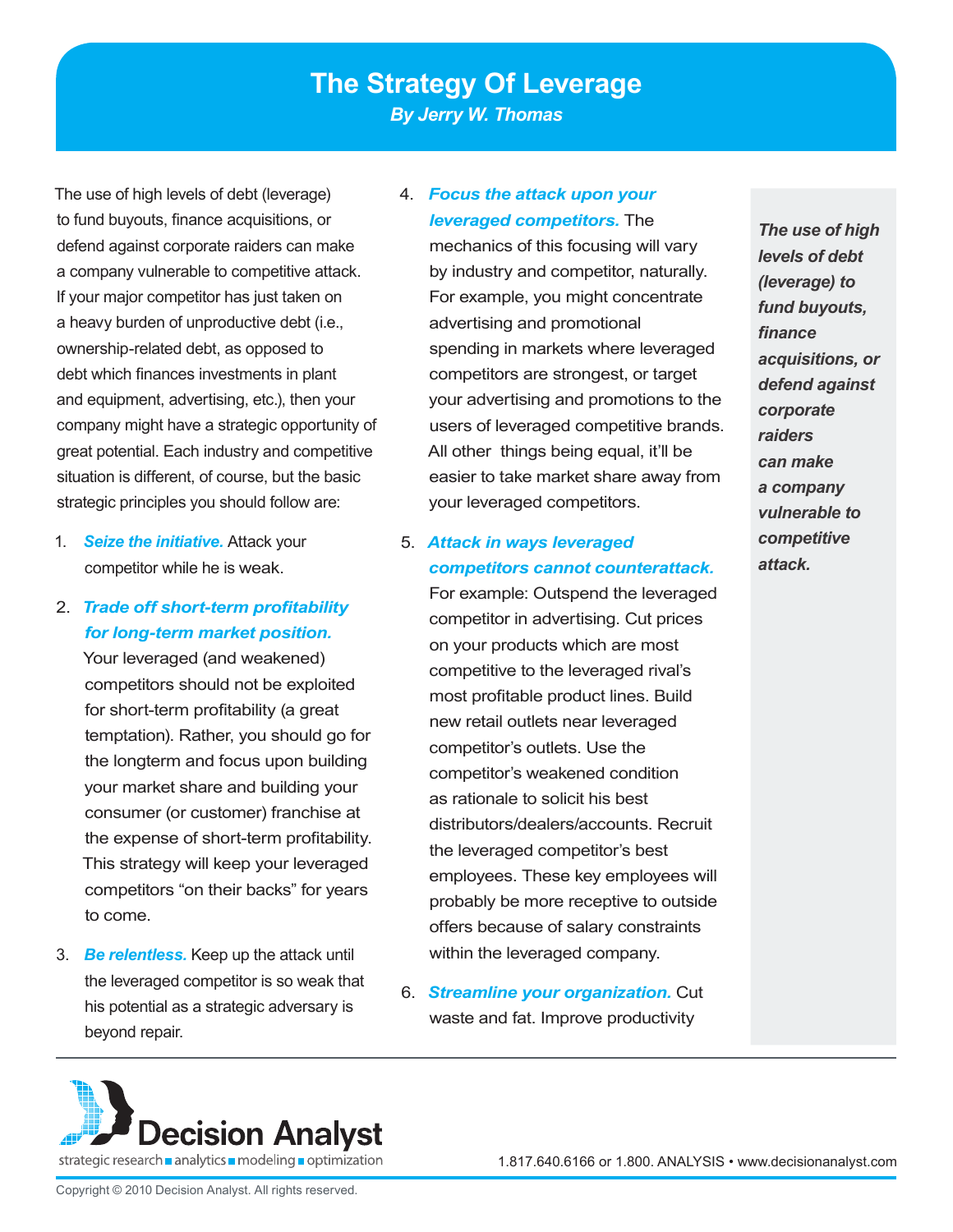*What strategy should you pursue? The underdog must become entrepreneurial in its thinking, organization, and decisionmaking. Why entrepreneurial?* 

and efficiency. Your leveraged competitors will be forced to make these kinds of cuts and improvements. Therefore, to maintain your relative advantage, you must become as lean and tough as your leveraged rivals.

There are many other ways to attack leveraged competitors, but these ideas are sufficient, perhaps, to stimulate your creative thinking about how your company might mount an attack. But what if the shoe is on the other foot?

Let's suppose you are the leveraged underdog (or just a plain underdog or small company) instead of the cash-rich, nonleveraged company. What strategy should you pursue? The underdog must become entrepreneurial in its thinking, organization, and decision making. Why entrepreneurial?

Many small companies compete effectively with larger ones every day, even though the small companies are debt-laden, cash poor, inadequately staffed, lacking in equipment, and having little or no reputation or image. These small companies survive and thrive by adhering to the following principles:

- 1. *Simplify and speed up decision making.* If it takes more than a few days to make key decisions, then you are not entrepreneurial. You must move faster than your ponderous dinosaur rivals.
- 2. *Work hard*. Some large companies (and all small ones) forget this. If your employees work 50 hours a week, and your competitor's employees work only 35, you have achieved a

productivity advantage of more than 40%, all other things being equal.

- 3. *Listen to your customers/ consumers.* Talk to your customers. Survey your customers. Read customer letters and comment cards. Respond to your customers' needs and requests. Ignore your competitors; they are just as dumb about customer needs as you are. Too many businessmen spend too much time and energy watching (and copying) their competitors, and forget about their customers.
- 4. *Be tactical. Be opportunistic.* Don't worry too much about grand strategy. Focus upon survival. Leap from rock to rock.
- 5. *Be unorthodox. Be creative.* Shake up your industry with new products, unusual publicity, and new advertising and promotion tactics. Out-think your well-heeled rivals.
- 6. *Pursue market segments too small for competitive Goliaths.* Find market niches and tailor your product/ service to those niches.
- 7. *Exploit distribution segmentation.*  Introduce a brand for "drugstores" only, or "hardware stores" only, or "feed stores" only. This is a common and highly successful entrepreneurial ploy.
- 8. *Pursue geographic segmentation.*

This is the most common type of market segmentation and one of the most effective. Examples